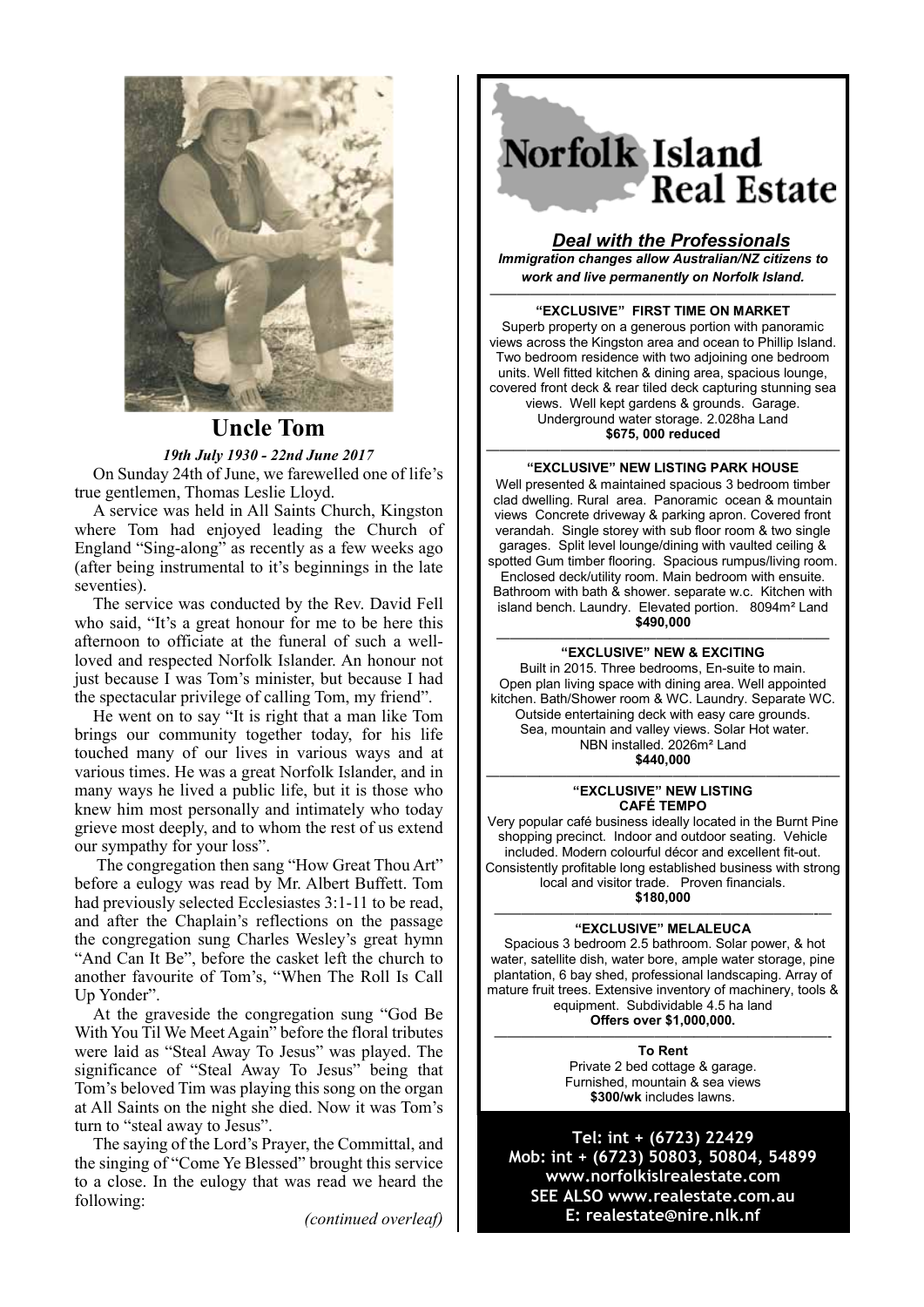### *Uncle Tom - continued*

"Thomas Leslie Lloyd - "Uncle Tom" the only child of Leslie Redford Lloyd and Mary Nelmes Buffett and was born on Norfolk Island on the 19th July 1930.

Uncle Tom was proud of his Pitcairn - Norfolk Island heritage as he had the blood of the mutineers flowing through his veins, coming down from Adams, Christian, McCoy, Quintal, and Young and also with a splash of Nobbs and a good drop of Buffett.

Tom married Edna Alice Fyfe, known to us all as Tim, on the 12th December 1959. When Tim and Tom married Tom became the step-father to Valerie and Douglas. Tom loved Tim's children and was inturn adored by her children, grandchildren and great grandchildren.

Tim's daughter Valerie and son Douglas spent many a happy time on Norfolk with their families, eating guavas and enjoying long lunches at Greenways.

What a dynamic pair Tim and Tom made, plunging into all the community affairs from dancing - Debutantes Ball to concerts and off course the weekly newspaper, "The Norfolk Islander" which was founded in 1965 following on the suggestion of the Administrator at the time Roger Nott.

Acting on that suggestion Tim and Tom spent two years in Sydney saving money before coming back to Norfolk to start the paper, the first edition hitting the street / roads of Norfolk Island on the 6th August 1965.

Tom had served his apprenticeship in Sydney in the printing trade before returning to Norfolk working for Burns Philip. To advance the suggestion of a newspaper they returned to Sydney in 1960 where Tom worked as a Compositor for G. W. Hall, Printers at Chatswood, returning to Norfolk Island in 1964 to start Greenways Press and commencing "The Norfolk Islander" in 1965.

In the years before Tom's passing he started to writing his memoirs and it is with pleasure that we share with you, in his words, a little about his role editing the little local paper "The Norfolk Islander".

"It would be fair to say that I had the dream of starting a small weekly newspaper on Norfolk Island. As the great-great grandson of John Buffett, who commenced the Pitcairn Island Register back in the 1820's it seemed logical that with the backing of my Editress wife Tim, who apart from being a wizard on a typewriter was the great grand-daughter of a Scottish book binder, we should continue this work in the Norfolk Islander.

We printed 1,000 copies of Volume 1, Number 1, and they were all snapped up by the public. Whether they thought that this would be our one and only effort I do not know.

My only thought was "wow", if the circulation continues at this rate and with the paper costing 6 pence per copy it would not be too long before we could invest in more efficient machinery and maybe Tim and I could become "media magnates!"

Fool away tumpulley! We printed another 1,000 copies of Volume 1, Number 2 and received just on 400 back! So out the window went my dreams of more efficient machinery and Tim and I eventually

becoming the Mr. and Mrs. Rupert Murdoch or Sir Frank and Lady Packer of Norfolk Island.

During the following years we had any periods of great satisfaction in recording the exciting events that were taking part around us and becoming part of Norfolk's history.

There were many periods of sadness and the thought often crossed our minds as to whether we should continue.

Continue we did and we had the help of many of our senior pupils from the Norfolk island Central School every Friday evening or later on a Saturday morning. Too name a few of these young people - Tania and Wendy Anderson, Teresa and Maria Christian, Jodie and Lorinda McCoy, Faye Marie and Debbie Richards, Chris and Grant Kenny, Brent Adams, Howard Martin, Peter Randall and many more who, long before they employed school age check out staff at Foodlands, worked at the Printery to earn money to keep their motor bikes chugging along.

Apart from these young people, we encouraged a number of others to undertake apprentices in the printing trade and Tim and I had the great satisfaction of seeing our own Phillip "Lully" Nobbs successfully complete his trade course as did Jonathan (nicknamed 'Stormy' after my dog) and Tracey Graham".

Greenways was often at the forefront of technology. It was the first member of the Pacific Island News Association to get MacIntosh computers way back in 1986, Tom enjoyed his Heidelberg GTO as well as his platen press which he restored with Bob Davidson.

 To give an idea of Uncle Tom's community involvement here are some of the many areas of his involvement;

Boy Scout Association, N. I. Dramatic Society, N.I. Amateur Theatre Society, Flora & Fauna, Rawson Memorial Hall Trust, Norfolk Island Golf Club, Norfolk Island Lions Club, Church of England Parish Council, Norfolk Island Amateur Sports Association, South Pacific Games, Norfolk Island Social Services Board, Norfolk Island Bi-Centenary Committee, Thirteenth Commonwealth Games, Norfolk Island Youth Sports Fund.

In the 1988 New Year's Honours List, Thomas Leslie Lloyd was recognised for his services to the Norfolk Island Community with the Order of Australia.

Sadly Tom lost his wife Tim of almost 46 years on the 30th October 2005 whilst he was in Tahiti."

Uncle Tom's reputation was known internationally as well as the contacts he had made and this is indicated by the expressions of sympathy from the following which was delivered by Mary.

"On behalf of Federation of Touch Football please accept our sincere condolences on the passing of your well known and loved personality, (Uncle) Thomas Lloyd. His contributions to the development and growth sport on Norfolk Island and the Oceania Region are greatly acknowledged, he leaves behind huge footprints in the hearts of all who knew him.

Kind regards

William ( Bill ) Ker, Secretary General"

*(continued overleaf)*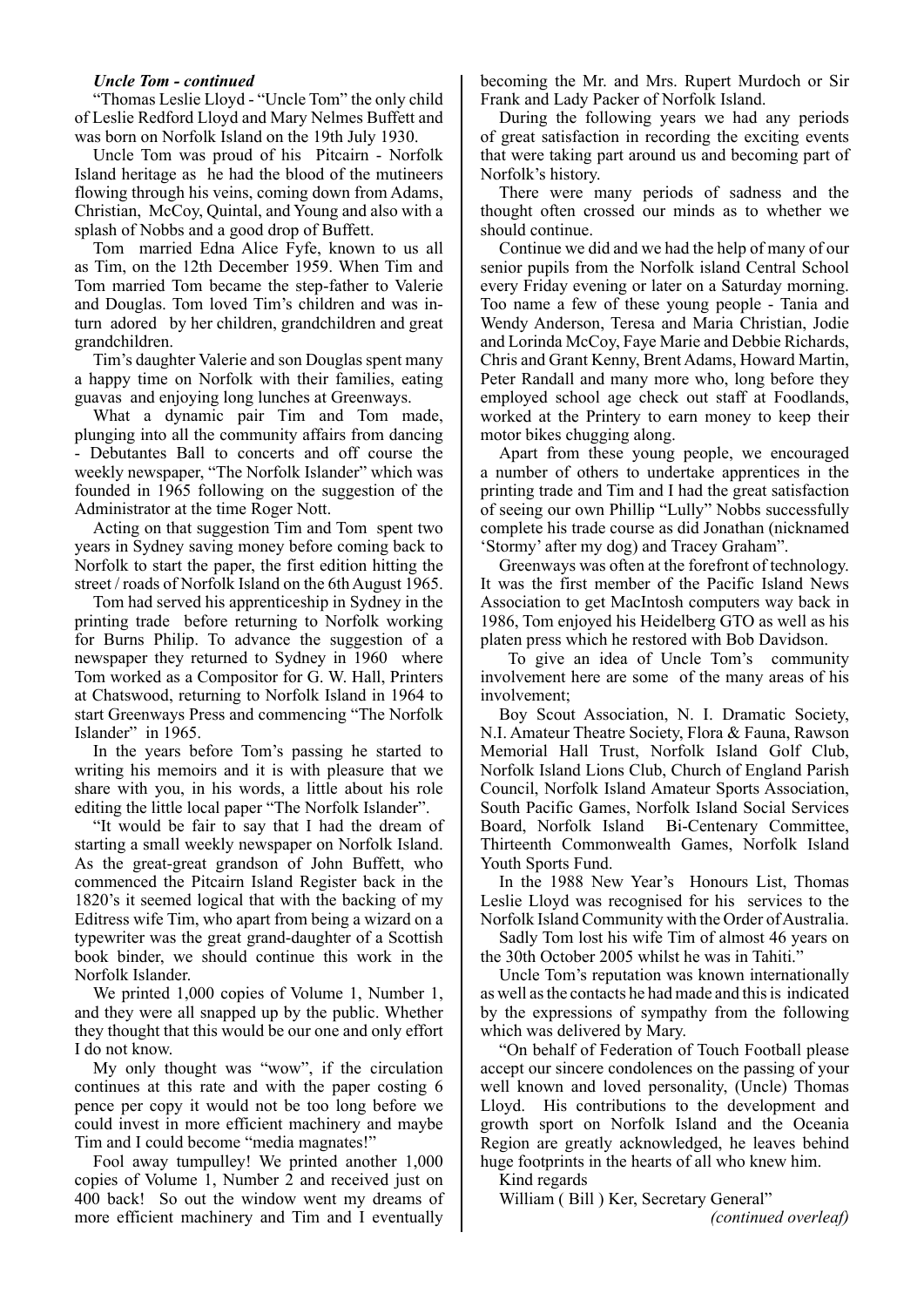#### *Uncle Tom - continued*

"We, VASANOC - the Vanuatu Pacific Games Association, Commonwealth Games Association & National Olympic Committee and Vanuatu Sport Family are saddened by this passing on of this Legend of the Pacific Games.

Our prayers and thoughts are with you and his family.

RIP Uncle Tom. Yours in Sport, Henry"

"It is always sad to learn of a Sports colleague who is no longer with us.

From the Niue Island Sports and Commonwealth Games Association executive here in Niue, please convey our condolences to the surviving family of the late Tom.

Yours in Sport,

Maru Talagi

President. Niue Island Sports and Commonwealth Games Association"

"From Ricardo C. Blas, Secretary General, ONOC.

I have just received news from Bill Sakovich advising me that Uncle Tom had just passed away. We are saddened with this news and I wish to express our personal condolences to his family, Norfolk Island sporting community and extended families.

He was such a lovely person and I had the distinct privilege of working with him during the Pacific Mini Games when I was President of Pacific Games Council. I also had the privilege of hosting him in Guam during his transit time and we loved every moment of visit with us.

Our prayer go out to his family during this difficult time."

From local sporting Associations -

"Our sincere condolences from all at the Golf Club on this very sad day for Norfolk. As a life member of the Club, Tommy will be sadly missed by us all."

"Matt Christian on behalf of the Norfolk Island Outrigger Club pass on condolences for the loss of Tom, extremely sad to hear the news."

"The Association of Norfolk Island Archers offer their sincere condolences on this very sad occasion. As patron Tom was a major part in the establishment of the sport in the early years. We remember his commitment with fondness."

His close relationship to his cousins and their families and their appreciation was expressed by Glen Lyons who with his wife had flown in to farewell and say good bye to Uncle Tom.

Tom's carer Mary also told of the interesting times and the joy he had shown for her granddaughter Cora.

An amazing man doing at times an especially difficult job. Always keen to serve and help, and we are sure sometimes, in his humble way, unbeknown

to him playing a major role in the shaping the 'young people' into the people they became.

The passing of Thomas Leslie Lloyd, "Uncle Tom", leaves a huge void in the Norfolk Island community and he will be sadly missed.

## **Thank You**

As Tom's carer for a number of years, I would like to say a big 'thank you' to Aunty Ede and dem ladies at the usual place, Shane Quintal and the grave diggers, Peter Randall for playing the organ, Tardy for taking Tom to his final resting place. So many others who have sent cards or rang and offered help and support during this sad and difficult time.

To all my wonderful family and friends who have helped me so much over the years with Tom, I wish to express my sincere thanks to all yourli. It was an honour and a privilege to care for such a kind and gentle man.

Mys love and thanks again to all yourli,

 *Mary.*

## **Thank You**

Tom Lloyd's step-daughter, Valerie and step-son, Douglas with his wife Robyn together with their son Adam and daughter Barbara have been overwhelmed by the generosity and care shown to us by the people of Norfolk Island prior to and following Tom's death.

There were many more of Tom's adoring family in Auckland and Sydney who were unfortunately not able to attend Tom's funeral.

Sincere thanks to Mary Cooper who looked after and cared so much for Tom up until his death and afterwards by organising the many details with the help of Jonathan Snell, Albert Buffett and others to make the funeral just happen with minimal worry on our part.

Our sincere thanks go out to the Sextant and grave diggers, the ladies (and some men) who supplied and prepared all those beautiful floral tributes at All Saints and for the cemetery, the administration and hospital staff for preparing and transporting the coffin, the pallbearers, the members of the Lion's club who arranged for the sound system and the Lion's club premises to be available with food and refreshments after the funeral.

We sincerely thank Reverend David Fell who conducted the funeral service, organist Pete Randal, the impromptu band that played as we entered the church, Albert Buffett, Jonno Snell, Mary Cooper and Glenn Lyons who spoke and various others who helped at the church.

Thanks to the members of the Sports Association and Lion's club who formed a guard of honour and special thanks to Trent Christian who led the singing of the hymn and the Pitcairn Anthem at the graveside and the Fijian singers who sang Isa Lei as we departed. There were so many, not mentioned, who contributed and we are very thankful to all these people.